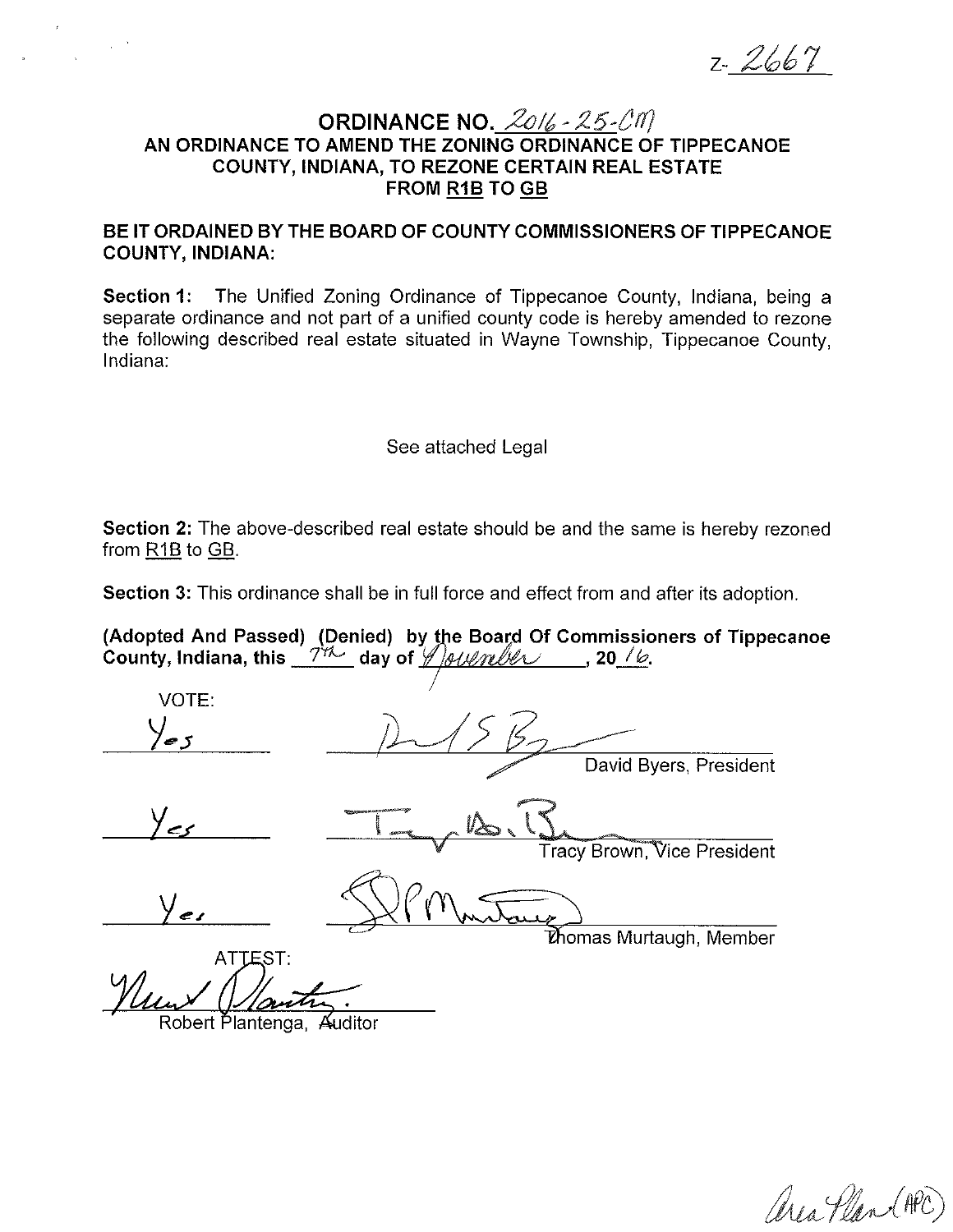Lot #3 in Miles Dimmitt's First Addition to the Town of Westpoint, as platted upon the Southeast fraction of Section 13, Township 22 North, Range 6 West. Located in Wayne Township, Tippecanoe County, Indiana. The contract of the contract of the contract of the contract of the contract of the contract of the contract of the contract of the contract of the contract of the contract of the contract of the contract of the c

 $\hat{\boldsymbol{\gamma}}$ 

**SUBJECT TO easements, rights of way, and restrictions of record, if any.** 

 $\boldsymbol{\beta}$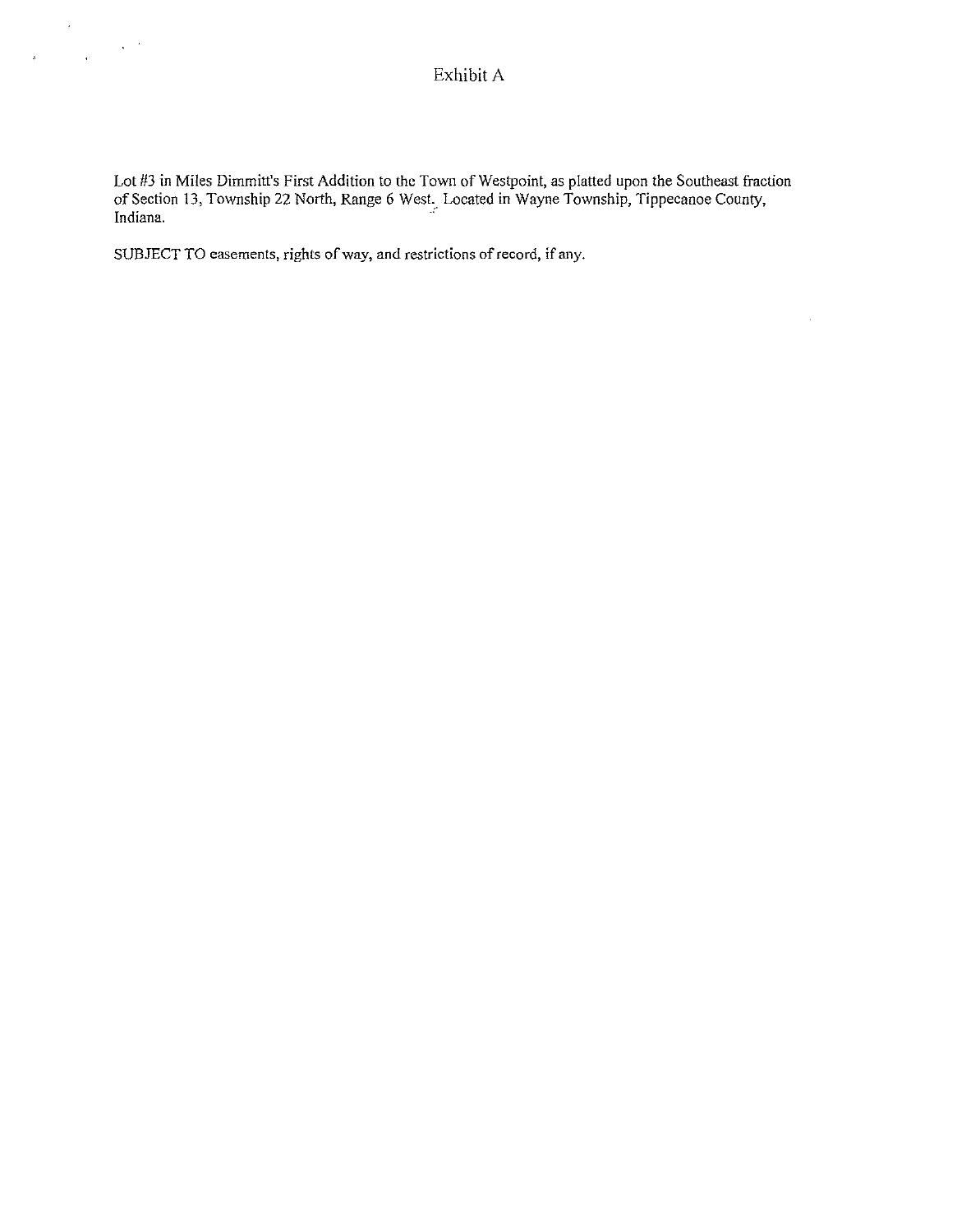THE Area Plan Commission

of TIPPECANOE COUNTY,

20 NORTH 3RD STREET LAFAYETIE, INDIANA 47901-1209

(765) 423-9242 (765) 423-9154 [FAX] . www.tippecanoe.in.gov/apc

SALLIE DELL FAHEY EXECUTIVE DIRECTOR

October 20, 2016 Ref. No.: 16-254

Tippecanoe· County Commissioners 20 North 3<sup>rd</sup> Street Lafayette, IN 47901

#### **CERTIFICATION**

#### RE: **Z-2667--GLC REAL ESTATE, LLC (R1B to GB):**  Petitioner is requesting rezoning of 7010 Jefferson Street in the unincorporated town of West Point, Wayne 13 (SE) 22-6.

Dear Commissioners:

As Secretary to the Area Plan Commission of Tippecanoe County, I do hereby certify that at a public hearing held on October 19, 2016 the Area Plan Commission of Tippecanoe County voted 15 yes - 0 no on the motion to rezone the subject real estate from R1B to GB. Therefore, the Area Plan Commission of Tippecanoe County  $\sqrt{ }$ recommends to. the Tippecanoe County Commissioners that the proposed rezoning ordinance be APPROVED for the property described in the attachment.

Public Notice has been given that this petition will be heard before the Tippecanoe County Commissioners at their November 7, 2016 regular meeting. Petitioners or their representatives must appear to present their case.

Sincerely,

)<br>Tellus Dull Fehuy

Executive Director

SDF/lmu

Enclosures: Staff Report & Ordinances

cc: Gary Cheesman, GLC Real Estate Mike Wolf, Tippecanoe County Building Commissioner

Planning for Lafayette, West Lafayette, Dayton, Battle Ground, Clarks Hill and Tippecanoe County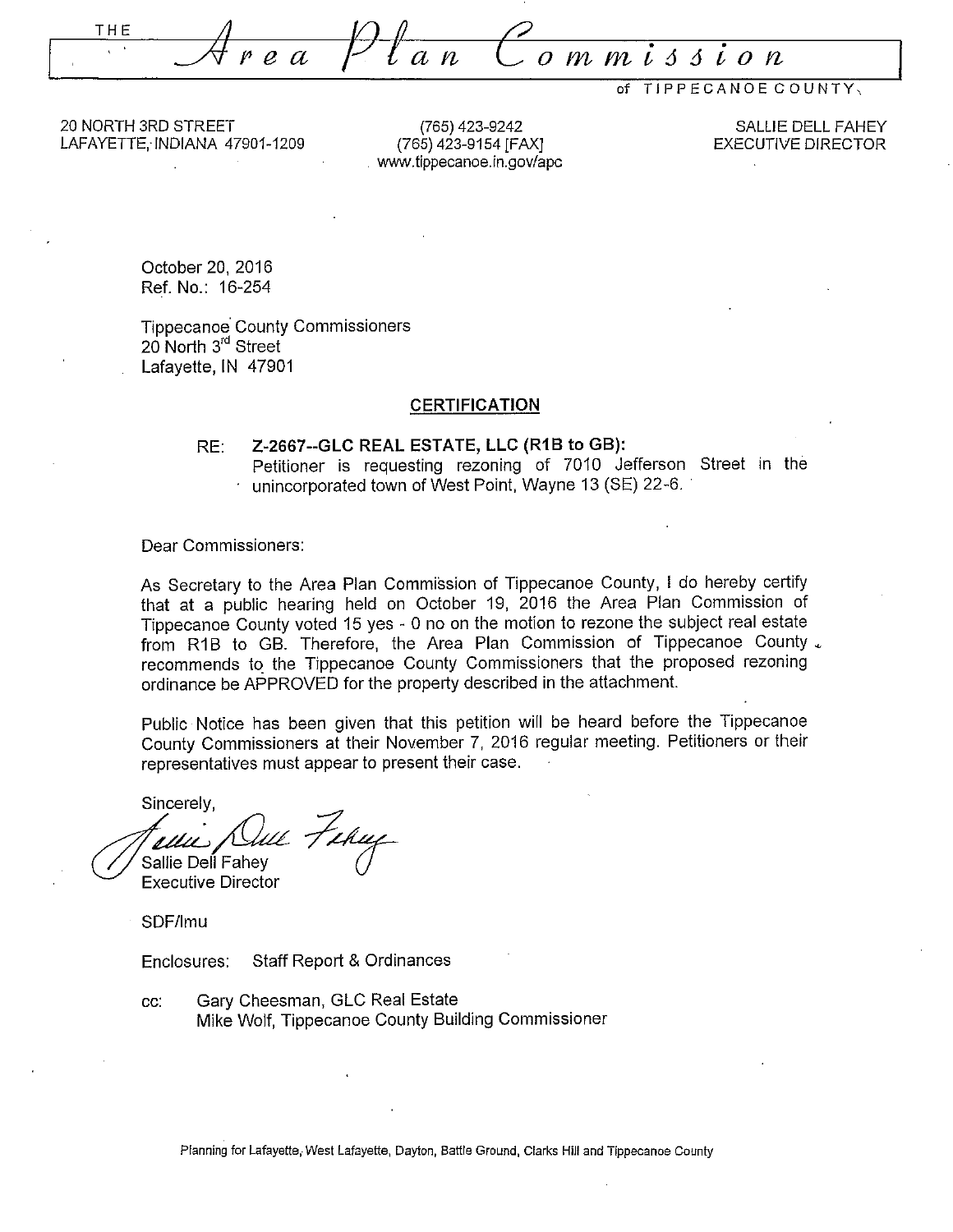# Z-2667 GLC REAL ESTATE, LLC (R18 to GB)

(

STAFF REPORT October 13, 2016